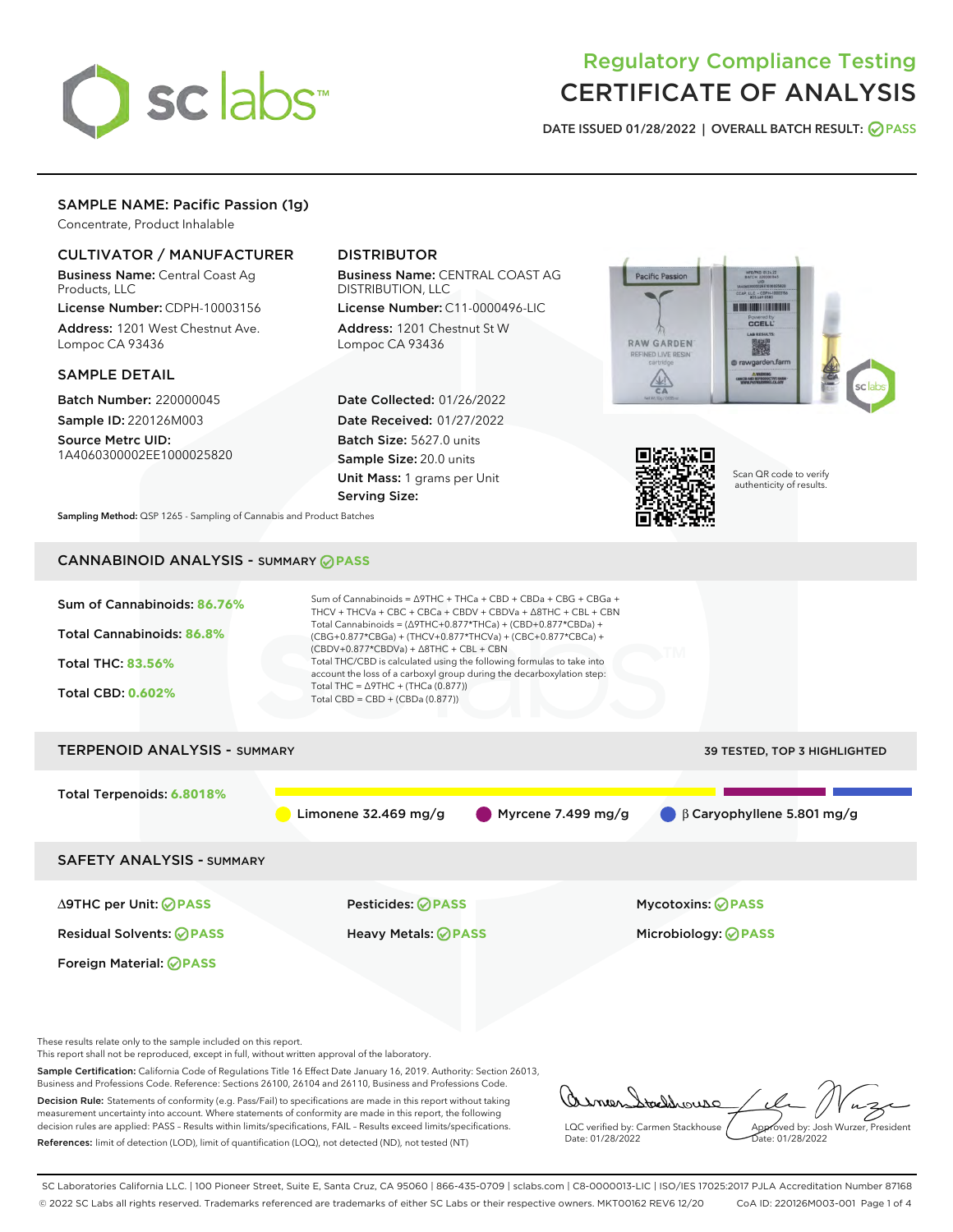



PACIFIC PASSION (1G) | DATE ISSUED 01/28/2022 | OVERALL BATCH RESULT:  $\bigcirc$  PASS

#### CANNABINOID TEST RESULTS - 01/27/2022 2 PASS

Tested by high-performance liquid chromatography with diode-array detection (HPLC-DAD). **Method:** QSP 1157 - Analysis of Cannabinoids by HPLC-DAD

#### TOTAL CANNABINOIDS: **86.8%**

Total Cannabinoids (Total THC) + (Total CBD) + (Total CBG) + (Total THCV) + (Total CBC) + (Total CBDV) + ∆8THC + CBL + CBN

TOTAL THC: **83.56%** Total THC (∆9THC+0.877\*THCa)

TOTAL CBD: **0.602%**

Total CBD (CBD+0.877\*CBDa)

TOTAL CBG: 2.079% Total CBG (CBG+0.877\*CBGa)

TOTAL THCV: 0.4% Total THCV (THCV+0.877\*THCVa)

TOTAL CBC: ND Total CBC (CBC+0.877\*CBCa)

TOTAL CBDV: ND Total CBDV (CBDV+0.877\*CBDVa)

| <b>COMPOUND</b>  | LOD/LOQ<br>(mg/g)          | <b>MEASUREMENT</b><br><b>UNCERTAINTY</b><br>(mg/g) | <b>RESULT</b><br>(mg/g) | <b>RESULT</b><br>(%) |
|------------------|----------------------------|----------------------------------------------------|-------------------------|----------------------|
| <b>A9THC</b>     | 0.06 / 0.26                | ±28.745                                            | 835.60                  | 83.560               |
| <b>CBG</b>       | 0.06/0.19                  | ±0.819                                             | 20.79                   | 2.079                |
| <b>CBD</b>       | 0.07/0.29                  | ±0.279                                             | 6.02                    | 0.602                |
| <b>THCV</b>      | 0.1/0.2                    | ±0.20                                              | 4.0                     | 0.40                 |
| $\triangle$ 8THC | 0.1/0.4                    | $\pm 0.10$                                         | 1.2                     | 0.12                 |
| <b>THCa</b>      | 0.05/0.14                  | N/A                                                | <b>ND</b>               | <b>ND</b>            |
| <b>THCVa</b>     | 0.07/0.20                  | N/A                                                | <b>ND</b>               | <b>ND</b>            |
| <b>CBDa</b>      | 0.02/0.19                  | N/A                                                | <b>ND</b>               | <b>ND</b>            |
| <b>CBDV</b>      | 0.04 / 0.15                | N/A                                                | <b>ND</b>               | <b>ND</b>            |
| <b>CBDVa</b>     | 0.03/0.53                  | N/A                                                | <b>ND</b>               | <b>ND</b>            |
| <b>CBGa</b>      | 0.1 / 0.2                  | N/A                                                | <b>ND</b>               | <b>ND</b>            |
| <b>CBL</b>       | 0.06 / 0.24                | N/A                                                | <b>ND</b>               | <b>ND</b>            |
| <b>CBN</b>       | 0.1/0.3                    | N/A                                                | <b>ND</b>               | <b>ND</b>            |
| <b>CBC</b>       | 0.2 / 0.5                  | N/A                                                | <b>ND</b>               | <b>ND</b>            |
| <b>CBCa</b>      | 0.07/0.28                  | N/A                                                | <b>ND</b>               | <b>ND</b>            |
|                  | <b>SUM OF CANNABINOIDS</b> |                                                    | 867.6 mg/g              | 86.76%               |

#### **UNIT MASS: 1 grams per Unit**

| ∆9THC per Unit                        | 1100 per-package limit | 835.60 mg/unit | <b>PASS</b> |
|---------------------------------------|------------------------|----------------|-------------|
| <b>Total THC per Unit</b>             |                        | 835.60 mg/unit |             |
| <b>CBD</b> per Unit                   |                        | $6.02$ mg/unit |             |
| <b>Total CBD per Unit</b>             |                        | $6.02$ mg/unit |             |
| Sum of Cannabinoids<br>per Unit       |                        | 867.6 mg/unit  |             |
| <b>Total Cannabinoids</b><br>per Unit |                        | 867.6 mg/unit  |             |

| <b>COMPOUND</b>           | LOD/LOQ<br>(mg/g) | <b>MEASUREMENT</b><br><b>UNCERTAINTY</b><br>(mg/g) | <b>RESULT</b><br>(mg/g)                          | <b>RESULT</b><br>$(\%)$ |
|---------------------------|-------------------|----------------------------------------------------|--------------------------------------------------|-------------------------|
| Limonene                  | 0.005 / 0.016     | ±0.4643                                            | 32.469                                           | 3.2469                  |
| <b>Myrcene</b>            | 0.008 / 0.025     | ±0.0967                                            | 7.499                                            | 0.7499                  |
| $\beta$ Caryophyllene     | 0.004 / 0.012     | ±0.2065                                            | 5.801                                            | 0.5801                  |
| $\beta$ Pinene            | 0.004 / 0.014     | ±0.0506                                            | 4.399                                            | 0.4399                  |
| Ocimene                   | 0.011 / 0.038     | ±0.1349                                            | 4.202                                            | 0.4202                  |
| Linalool                  | 0.009/0.032       | ±0.1359                                            | 3.577                                            | 0.3577                  |
| $\alpha$ Pinene           | 0.005 / 0.017     | ±0.0305                                            | 3.547                                            | 0.3547                  |
| $\alpha$ Humulene         | 0.009 / 0.029     | ±0.0464                                            | 1.445                                            | 0.1445                  |
| Fenchol                   | 0.010 / 0.034     | ±0.0517                                            | 1.337                                            | 0.1337                  |
| Terpinolene               | 0.008 / 0.026     | ±0.0252                                            | 1.230                                            | 0.1230                  |
| <b>Terpineol</b>          | 0.016 / 0.055     | ±0.0465                                            | 0.758                                            | 0.0758                  |
| Camphene                  | 0.005 / 0.015     | ±0.0066                                            | 0.575                                            | 0.0575                  |
| trans- $\beta$ -Farnesene | 0.008 / 0.025     | ±0.0125                                            | 0.352                                            | 0.0352                  |
| <b>Borneol</b>            | 0.005 / 0.016     | ±0.0082                                            | 0.195                                            | 0.0195                  |
| Fenchone                  | 0.009 / 0.028     | ±0.0051                                            | 0.174                                            | 0.0174                  |
| Nerolidol                 | 0.009 / 0.028     | ±0.0045                                            | 0.072                                            | 0.0072                  |
| $\alpha$ Phellandrene     | 0.006 / 0.020     | ±0.0008                                            | 0.058                                            | 0.0058                  |
| $\gamma$ Terpinene        | 0.006 / 0.018     | ±0.0009                                            | 0.052                                            | 0.0052                  |
| $\alpha$ Terpinene        | 0.005 / 0.017     | ±0.0007                                            | 0.050                                            | 0.0050                  |
| Valencene                 | 0.009 / 0.030     | ±0.0031                                            | 0.045                                            | 0.0045                  |
| Guaiol                    | 0.009 / 0.030     | ±0.0021                                            | 0.045                                            | 0.0045                  |
| 3 Carene                  | 0.005 / 0.018     | ±0.0006                                            | 0.040                                            | 0.0040                  |
| $\alpha$ Bisabolol        | 0.008 / 0.026     | ±0.0015                                            | 0.028                                            | 0.0028                  |
| Sabinene Hydrate          | 0.006 / 0.022     | ±0.0010                                            | 0.027                                            | 0.0027                  |
| Citronellol               | 0.003 / 0.010     | ±0.0008                                            | 0.017                                            | 0.0017                  |
| Nerol                     | 0.003 / 0.011     | ±0.0005                                            | 0.012                                            | 0.0012                  |
| Geraniol                  | 0.002 / 0.007     | ±0.0005                                            | 0.012                                            | 0.0012                  |
| Sabinene                  | 0.004 / 0.014     | N/A                                                | <loq< th=""><th><math>&lt;</math>LOQ</th></loq<> | $<$ LOQ                 |
| p-Cymene                  | 0.005 / 0.016     | N/A                                                | <loq< th=""><th><loq< th=""></loq<></th></loq<>  | <loq< th=""></loq<>     |
| Eucalyptol                | 0.006 / 0.018     | N/A                                                | <loq< th=""><th><loq< th=""></loq<></th></loq<>  | <loq< th=""></loq<>     |
| Isoborneol                | 0.004 / 0.012     | N/A                                                | <loq< th=""><th><loq< th=""></loq<></th></loq<>  | <loq< th=""></loq<>     |
| Caryophyllene<br>Oxide    | 0.010 / 0.033     | N/A                                                | <loq< th=""><th><loq< th=""></loq<></th></loq<>  | <loq< th=""></loq<>     |
| (-)-Isopulegol            | 0.005 / 0.016     | N/A                                                | ND                                               | <b>ND</b>               |
| Camphor                   | 0.006 / 0.019     | N/A                                                | ND                                               | <b>ND</b>               |
| Menthol                   | 0.008 / 0.025     | N/A                                                | ND                                               | <b>ND</b>               |
| $R-(+)$ -Pulegone         | 0.003 / 0.011     | N/A                                                | ND                                               | ND                      |
| <b>Geranyl Acetate</b>    | 0.004 / 0.014     | N/A                                                | ND                                               | ND                      |
| $\alpha$ Cedrene          | 0.005 / 0.016     | N/A                                                | ND                                               | <b>ND</b>               |
| Cedrol                    | 0.008 / 0.027     | N/A                                                | ND                                               | ND                      |
| <b>TOTAL TERPENOIDS</b>   |                   |                                                    | 68.018 mg/g                                      | 6.8018%                 |

SC Laboratories California LLC. | 100 Pioneer Street, Suite E, Santa Cruz, CA 95060 | 866-435-0709 | sclabs.com | C8-0000013-LIC | ISO/IES 17025:2017 PJLA Accreditation Number 87168 © 2022 SC Labs all rights reserved. Trademarks referenced are trademarks of either SC Labs or their respective owners. MKT00162 REV6 12/20 CoA ID: 220126M003-001 Page 2 of 4

# TERPENOID TEST RESULTS - 01/28/2022

Terpene analysis utilizing gas chromatography-flame ionization detection (GC-FID). **Method:** QSP 1192 - Analysis of Terpenoids by GC-FID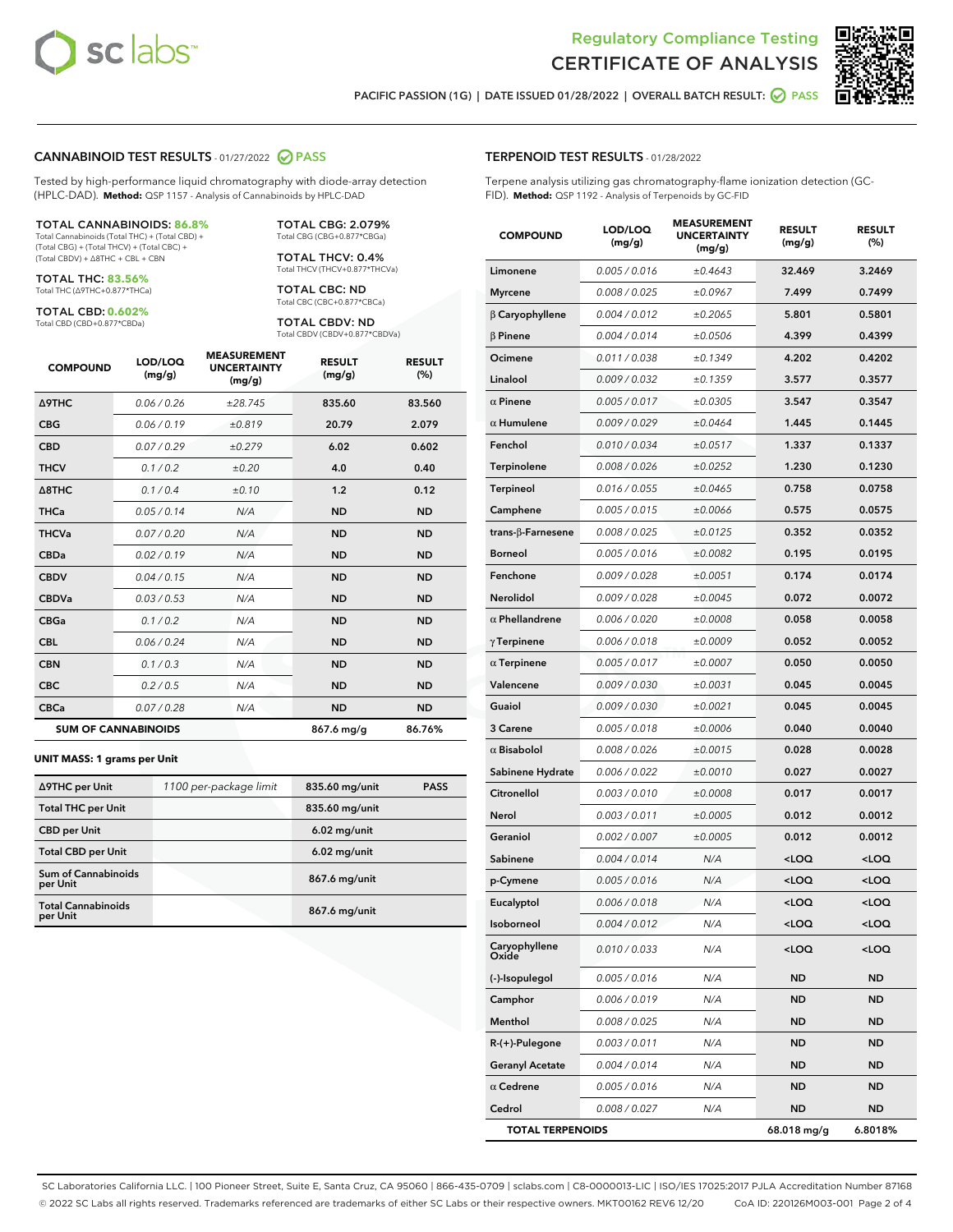



PACIFIC PASSION (1G) | DATE ISSUED 01/28/2022 | OVERALL BATCH RESULT:  $\bigcirc$  PASS

# CATEGORY 1 PESTICIDE TEST RESULTS - 01/27/2022 2 PASS

Pesticide and plant growth regulator analysis utilizing high-performance liquid chromatography-mass spectrometry (HPLC-MS) or gas chromatography-mass spectrometry (GC-MS). \*GC-MS utilized where indicated. **Method:** QSP 1212 - Analysis of Pesticides and Mycotoxins by LC-MS or QSP 1213 - Analysis of Pesticides by GC-MS

| <b>COMPOUND</b>             | LOD/LOQ<br>$(\mu g/g)$ | <b>ACTION</b><br><b>LIMIT</b><br>$(\mu q/q)$ | <b>MEASUREMENT</b><br><b>UNCERTAINTY</b><br>$(\mu g/g)$ | <b>RESULT</b><br>$(\mu g/g)$ | <b>RESULT</b> |
|-----------------------------|------------------------|----------------------------------------------|---------------------------------------------------------|------------------------------|---------------|
| Aldicarb                    | 0.03 / 0.08            | $\ge$ LOD                                    | N/A                                                     | <b>ND</b>                    | <b>PASS</b>   |
| Carbofuran                  | 0.02/0.05              | $>$ LOD                                      | N/A                                                     | <b>ND</b>                    | <b>PASS</b>   |
| Chlordane*                  | 0.03 / 0.08            | $\ge$ LOD                                    | N/A                                                     | <b>ND</b>                    | <b>PASS</b>   |
| Chlorfenapyr*               | 0.03/0.10              | $\ge$ LOD                                    | N/A                                                     | <b>ND</b>                    | <b>PASS</b>   |
| Chlorpyrifos                | 0.02 / 0.06            | $\ge$ LOD                                    | N/A                                                     | <b>ND</b>                    | <b>PASS</b>   |
| Coumaphos                   | 0.02 / 0.07            | $>$ LOD                                      | N/A                                                     | <b>ND</b>                    | <b>PASS</b>   |
| <b>Daminozide</b>           | 0.02 / 0.07            | $\ge$ LOD                                    | N/A                                                     | <b>ND</b>                    | <b>PASS</b>   |
| <b>DDVP</b><br>(Dichlorvos) | 0.03/0.09              | $\ge$ LOD                                    | N/A                                                     | <b>ND</b>                    | <b>PASS</b>   |
| <b>Dimethoate</b>           | 0.03 / 0.08            | $\ge$ LOD                                    | N/A                                                     | <b>ND</b>                    | <b>PASS</b>   |
| Ethoprop(hos)               | 0.03/0.10              | $\ge$ LOD                                    | N/A                                                     | <b>ND</b>                    | <b>PASS</b>   |
| Etofenprox                  | 0.02 / 0.06            | $\ge$ LOD                                    | N/A                                                     | <b>ND</b>                    | <b>PASS</b>   |
| Fenoxycarb                  | 0.03 / 0.08            | $\ge$ LOD                                    | N/A                                                     | <b>ND</b>                    | <b>PASS</b>   |
| Fipronil                    | 0.03/0.08              | $>$ LOD                                      | N/A                                                     | <b>ND</b>                    | <b>PASS</b>   |
| Imazalil                    | 0.02 / 0.06            | $\ge$ LOD                                    | N/A                                                     | <b>ND</b>                    | <b>PASS</b>   |
| Methiocarb                  | 0.02 / 0.07            | $\ge$ LOD                                    | N/A                                                     | <b>ND</b>                    | <b>PASS</b>   |
| Methyl<br>parathion         | 0.03/0.10              | $>$ LOD                                      | N/A                                                     | <b>ND</b>                    | <b>PASS</b>   |
| <b>Mevinphos</b>            | 0.03/0.09              | $>$ LOD                                      | N/A                                                     | <b>ND</b>                    | <b>PASS</b>   |
| Paclobutrazol               | 0.02 / 0.05            | $\ge$ LOD                                    | N/A                                                     | <b>ND</b>                    | <b>PASS</b>   |
| Propoxur                    | 0.03/0.09              | $\ge$ LOD                                    | N/A                                                     | <b>ND</b>                    | <b>PASS</b>   |
| Spiroxamine                 | 0.03 / 0.08            | $\ge$ LOD                                    | N/A                                                     | <b>ND</b>                    | <b>PASS</b>   |
| <b>Thiacloprid</b>          | 0.03/0.10              | $\ge$ LOD                                    | N/A                                                     | <b>ND</b>                    | <b>PASS</b>   |

#### CATEGORY 2 PESTICIDE TEST RESULTS - 01/27/2022 2 PASS

| <b>COMPOUND</b>          | LOD/LOO<br>$(\mu g/g)$ | <b>ACTION</b><br>LIMIT<br>$(\mu g/g)$ | <b>MEASUREMENT</b><br><b>UNCERTAINTY</b><br>$(\mu g/g)$ | <b>RESULT</b><br>$(\mu g/g)$ | <b>RESULT</b> |  |
|--------------------------|------------------------|---------------------------------------|---------------------------------------------------------|------------------------------|---------------|--|
| Abamectin                | 0.03/0.10              | 0.1                                   | N/A                                                     | <b>ND</b>                    | <b>PASS</b>   |  |
| Acephate                 | 0.02/0.07              | 0.1                                   | N/A                                                     | <b>ND</b>                    | <b>PASS</b>   |  |
| Acequinocyl              | 0.02/0.07              | 0.1                                   | N/A                                                     | <b>ND</b>                    | <b>PASS</b>   |  |
| Acetamiprid              | 0.02 / 0.05            | 0.1                                   | N/A                                                     | <b>ND</b>                    | <b>PASS</b>   |  |
| Azoxystrobin             | 0.02/0.07              | 0.1                                   | N/A                                                     | <b>ND</b>                    | <b>PASS</b>   |  |
| <b>Bifenazate</b>        | 0.01 / 0.04            | 0.1                                   | N/A                                                     | <b>ND</b>                    | <b>PASS</b>   |  |
| <b>Bifenthrin</b>        | 0.02 / 0.05            | 3                                     | N/A                                                     | <b>ND</b>                    | <b>PASS</b>   |  |
| <b>Boscalid</b>          | 0.03/0.09              | 0.1                                   | N/A                                                     | <b>ND</b>                    | <b>PASS</b>   |  |
| Captan                   | 0.19/0.57              | 0.7                                   | N/A                                                     | <b>ND</b>                    | <b>PASS</b>   |  |
| Carbaryl                 | 0.02/0.06              | 0.5                                   | N/A                                                     | <b>ND</b>                    | <b>PASS</b>   |  |
| Chlorantranilip-<br>role | 0.04/0.12              | 10                                    | N/A                                                     | <b>ND</b>                    | <b>PASS</b>   |  |
| Clofentezine             | 0.03/0.09              | 0.1                                   | N/A                                                     | <b>ND</b>                    | <b>PASS</b>   |  |

| <b>CATEGORY 2 PESTICIDE TEST RESULTS</b> - 01/27/2022 continued |
|-----------------------------------------------------------------|
|                                                                 |

| <b>COMPOUND</b>               | LOD/LOQ<br>$(\mu g/g)$ | <b>ACTION</b><br><b>LIMIT</b><br>(µg/g) | <b>MEASUREMENT</b><br><b>UNCERTAINTY</b><br>(µg/g) | <b>RESULT</b><br>$(\mu g/g)$ | <b>RESULT</b> |
|-------------------------------|------------------------|-----------------------------------------|----------------------------------------------------|------------------------------|---------------|
| Cyfluthrin                    | 0.12 / 0.38            | $\overline{c}$                          | N/A                                                | <b>ND</b>                    | <b>PASS</b>   |
| Cypermethrin                  | 0.11 / 0.32            | 1                                       | N/A                                                | <b>ND</b>                    | <b>PASS</b>   |
| Diazinon                      | 0.02 / 0.05            | 0.1                                     | N/A                                                | <b>ND</b>                    | <b>PASS</b>   |
| Dimethomorph                  | 0.03 / 0.09            | $\overline{2}$                          | N/A                                                | <b>ND</b>                    | <b>PASS</b>   |
| Etoxazole                     | 0.02 / 0.06            | 0.1                                     | N/A                                                | <b>ND</b>                    | <b>PASS</b>   |
| Fenhexamid                    | 0.03 / 0.09            | 0.1                                     | N/A                                                | <b>ND</b>                    | <b>PASS</b>   |
| Fenpyroximate                 | 0.02 / 0.06            | 0.1                                     | N/A                                                | <b>ND</b>                    | <b>PASS</b>   |
| Flonicamid                    | 0.03 / 0.10            | 0.1                                     | N/A                                                | ND                           | <b>PASS</b>   |
| Fludioxonil                   | 0.03 / 0.10            | 0.1                                     | N/A                                                | <b>ND</b>                    | <b>PASS</b>   |
| Hexythiazox                   | 0.02 / 0.07            | 0.1                                     | N/A                                                | <b>ND</b>                    | <b>PASS</b>   |
| Imidacloprid                  | 0.04 / 0.11            | 5                                       | N/A                                                | <b>ND</b>                    | <b>PASS</b>   |
| Kresoxim-methyl               | 0.02 / 0.07            | 0.1                                     | N/A                                                | ND                           | <b>PASS</b>   |
| <b>Malathion</b>              | 0.03 / 0.09            | 0.5                                     | N/A                                                | <b>ND</b>                    | <b>PASS</b>   |
| Metalaxyl                     | 0.02 / 0.07            | $\overline{c}$                          | N/A                                                | <b>ND</b>                    | <b>PASS</b>   |
| Methomyl                      | 0.03 / 0.10            | $\mathcal{I}$                           | N/A                                                | <b>ND</b>                    | <b>PASS</b>   |
| Myclobutanil                  | 0.03/0.09              | 0.1                                     | N/A                                                | <b>ND</b>                    | <b>PASS</b>   |
| Naled                         | 0.02 / 0.07            | 0.1                                     | N/A                                                | <b>ND</b>                    | <b>PASS</b>   |
| Oxamyl                        | 0.04 / 0.11            | 0.5                                     | N/A                                                | ND                           | <b>PASS</b>   |
| Pentachloronitro-<br>benzene* | 0.03 / 0.09            | 0.1                                     | N/A                                                | <b>ND</b>                    | <b>PASS</b>   |
| Permethrin                    | 0.04 / 0.12            | 0.5                                     | N/A                                                | <b>ND</b>                    | <b>PASS</b>   |
| Phosmet                       | 0.03 / 0.10            | 0.1                                     | N/A                                                | <b>ND</b>                    | <b>PASS</b>   |
| Piperonylbu-<br>toxide        | 0.02 / 0.07            | 3                                       | N/A                                                | <b>ND</b>                    | <b>PASS</b>   |
| Prallethrin                   | 0.03 / 0.08            | 0.1                                     | N/A                                                | ND                           | <b>PASS</b>   |
| Propiconazole                 | 0.02 / 0.07            | 0.1                                     | N/A                                                | <b>ND</b>                    | <b>PASS</b>   |
| Pyrethrins                    | 0.04 / 0.12            | 0.5                                     | N/A                                                | <b>ND</b>                    | <b>PASS</b>   |
| Pyridaben                     | 0.02 / 0.07            | 0.1                                     | N/A                                                | ND                           | <b>PASS</b>   |
| Spinetoram                    | 0.02 / 0.07            | 0.1                                     | N/A                                                | <b>ND</b>                    | <b>PASS</b>   |
| Spinosad                      | 0.02 / 0.07            | 0.1                                     | N/A                                                | ND                           | <b>PASS</b>   |
| Spiromesifen                  | 0.02 / 0.05            | 0.1                                     | N/A                                                | <b>ND</b>                    | <b>PASS</b>   |
| Spirotetramat                 | 0.02 / 0.06            | 0.1                                     | N/A                                                | ND                           | PASS          |
| Tebuconazole                  | 0.02 / 0.07            | 0.1                                     | N/A                                                | <b>ND</b>                    | <b>PASS</b>   |
| Thiamethoxam                  | 0.03 / 0.10            | 5                                       | N/A                                                | <b>ND</b>                    | <b>PASS</b>   |
| Trifloxystrobin               | 0.03 / 0.08            | 0.1                                     | N/A                                                | <b>ND</b>                    | <b>PASS</b>   |

SC Laboratories California LLC. | 100 Pioneer Street, Suite E, Santa Cruz, CA 95060 | 866-435-0709 | sclabs.com | C8-0000013-LIC | ISO/IES 17025:2017 PJLA Accreditation Number 87168 © 2022 SC Labs all rights reserved. Trademarks referenced are trademarks of either SC Labs or their respective owners. MKT00162 REV6 12/20 CoA ID: 220126M003-001 Page 3 of 4